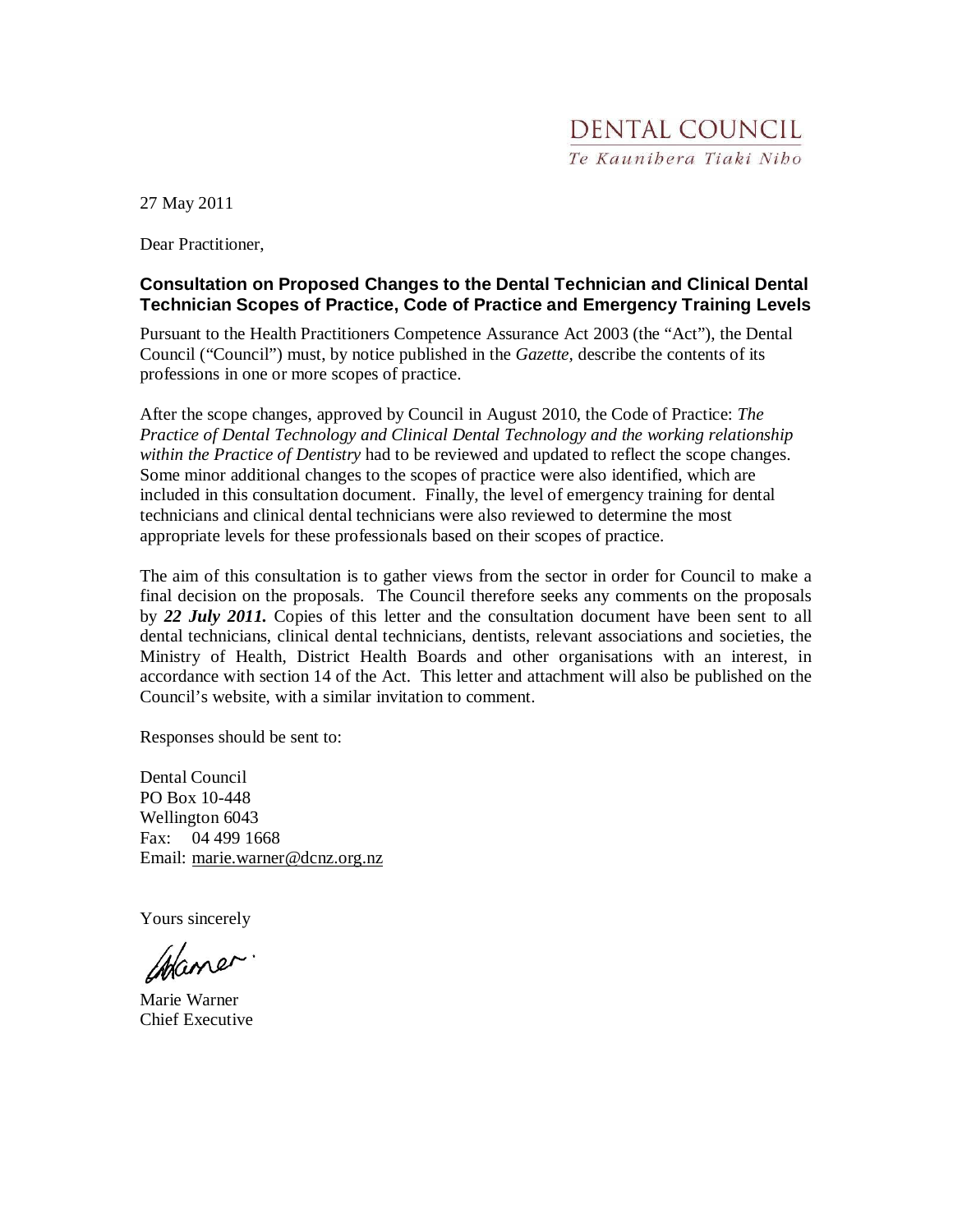## **Consultation Document**

## **Proposed changes to the Dental Technician and Clinical Dental Technician Scopes of Practice**

RELEASED 27 MAY 2011 SUBMISSIONS DUE 22 JULY 2011

#### **Background**

In August 2010 the revised scopes of practice for dental technology and clinical dental technology was approved and gazetted in October 2010. The Dental Technician Board appointed a working party to review the Code of Practice: *The Practice of Dental Technology and Clinical Dental Technology and the working relationship within the Practice of Dentistry.*  The objectives were to update the code of practice to reflect the new scope changes and to review the level of emergency training required for these practitioners. The working party's recommendations were considered by both the Dental Technician Board and Council.

During this process a few minor changes to the respective scopes of practice were recommended, to ensure clarity and consistency between the different procedures as contained in the detailed scopes of practice. No new activities or principles were introduced with these proposed scope changes.

#### **The Proposal**

Council has issued this consultation document to propose the changes below.

#### *Scopes of Practice*

A few minor changes to the dental technology and clinical dental technology scopes of practice are recommended. A draft Notice for the scopes of practice is included with the proposed changes colour-coded (Appendix 1).

In terms of the dental technology scope of practice the definition of final fitting has been included. The proposed change to the clinical dental technology scope of practice relates to the inclusion of "*taking impressions and undertaking other non-invasive clinical procedures involved in"* to some of the procedures in the detailed scope of practice to ensure consistency and absolute clarity to these procedures. Other proposed changes are the clarification of the definition of final fit, correction of the removable partial dentures procedure description and removal of one paragraph which is not a scope activity but rather relates to information contained in the Code of Practice.

#### *Code of Practice*

The Code of Practice: *The Practice of Dental Technology and Clinical Dental Technology and the working relationship within the Practice of Dentistry* was reviewed to align the code with the new scopes, as published in October 2010. A draft code of practice is included with the proposed changes colour-coded (Appendix 2).

The proposed changes deal with the inclusion of shade checking for dental technicians as reflected in the revised scope, and highlighting the specific requirements for both the dental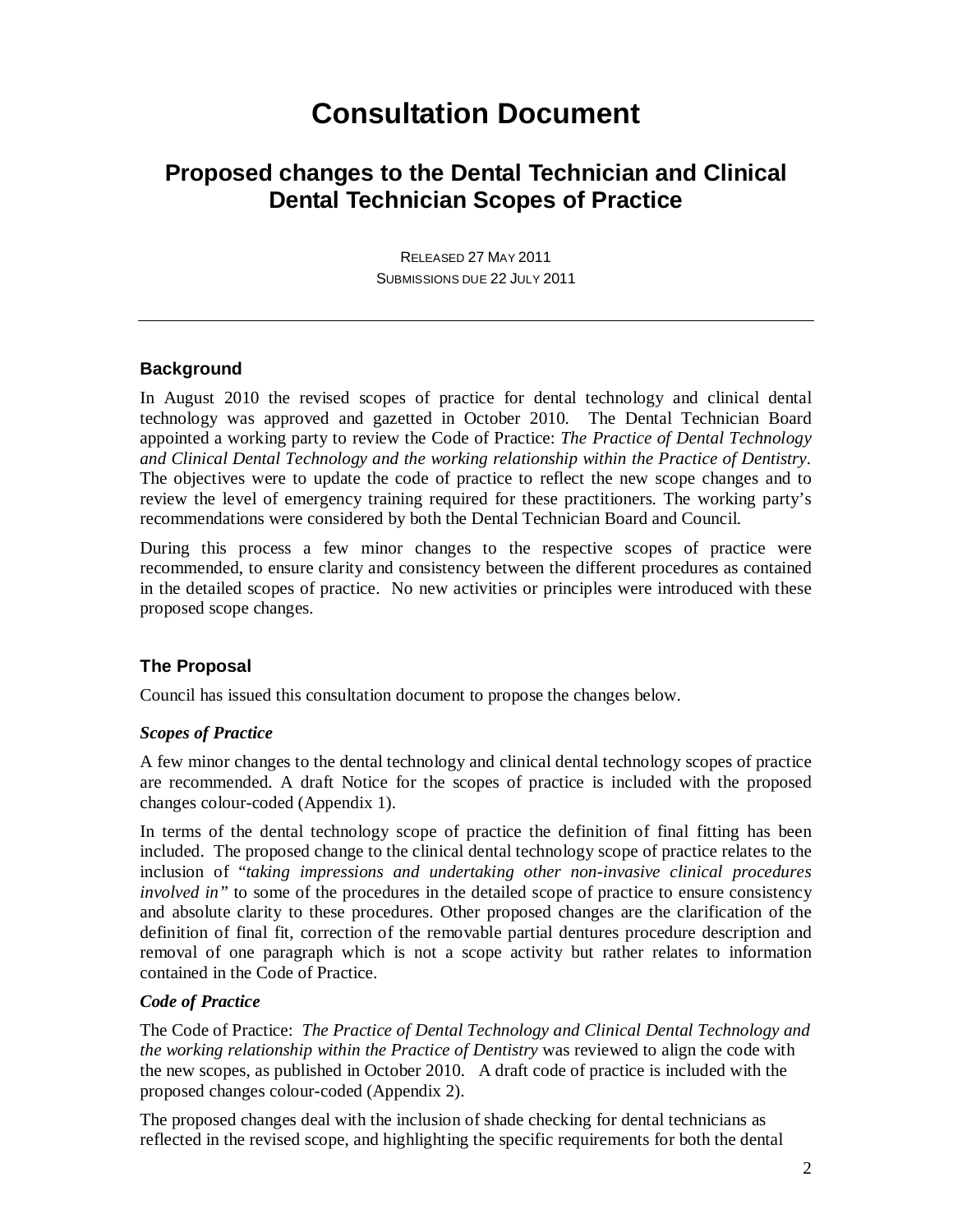technician and the prescribing dentist/dental specialist for these procedures. For clinical dental technicians the proposed changes reflect the addition of *removable complete and partial overdentures on oral implants* to their scope and the specific requirements associated with these procedures.

#### *Emergency training levels*

The levels of emergency training were also reviewed and the proposal is to amend the emergency training levels to the following:

- Dental technicians: CORE Level 2 (from level 1)
- Dental technicians performing shade taking and shade checking: CORE Level 3 (from level 1)
- Clinical dental technicians: CORE Level 3 (unchanged).

The Council, after investigation of the different levels and discussions with the emergency training providers, is of the opinion that as registered healthcare professionals these emergency training levels are more appropriate for the procedures contained in their scopes of practice.

#### **Conclusion**

Council has produced a draft Notice for the dental technology and clinical dental technology scopes of practice with the proposed changes (Appendix 1) and an amended code of practice with the proposed changes (Appendix 2).

Council is consulting on the proposal with persons and organisations identified in accordance with section 14 of the Act including all dental technicians, clinical dental technicians, dentists, relevant associations and societies, the Ministry of Health, District Health Boards and other organisations with an interest. The proposal will also be published on the Council's website, with a similar invitation to comment.

The aim of the consultation is to gather views from the sector in order for Council to make a final decision on the proposals.

Council therefore seeks any comments on the proposal by **22 July 2011.**

#### **Discussion/Consultation points**

The Council invites all stakeholders to comment on this consultation document by responding to the following questions:

- 1. Do you agree/disagree with the proposed changes to the dental technology and clinical dental technology scopes of practice, as reflected in Appendix 1?
- 2. If you disagree with the proposed changes, please provide your reasons.
- 3. Do you agree/disagree with the proposed changes to the Code of Practice*: The Practice of Dental Technology and Clinical Dental Technology and the working relationship within the Practice of Dentistry,* as reflected in Appendix 2?
- 4. If you disagree with the proposed changes, please provide your reasons.
- 5. Do you agree/disagree with the proposed levels of emergency training for dental technicians and clinical dental technicians?
- 6. If you disagree with the proposed changes, please provide your reasons.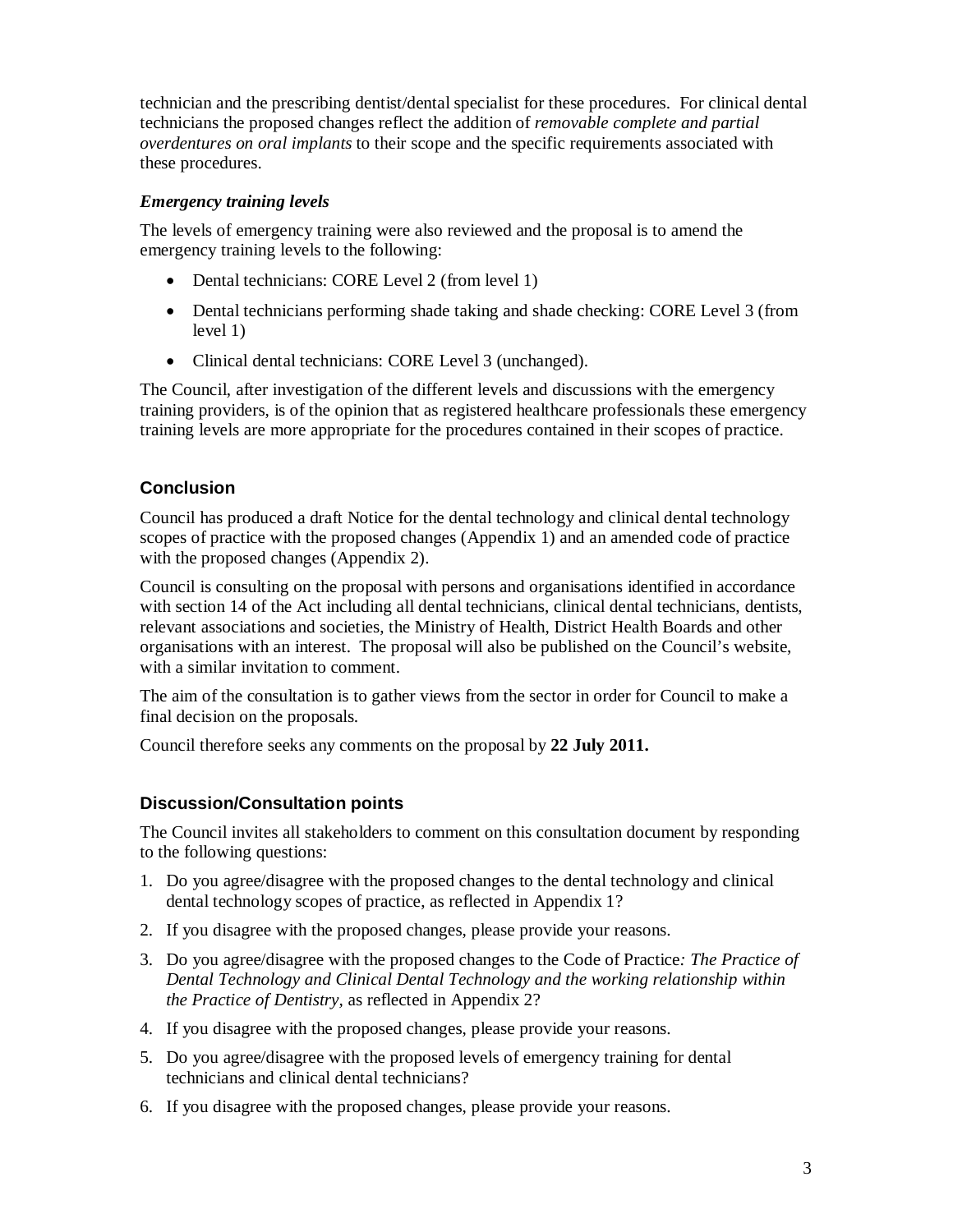# DENTAL COUNCIL Te Kaunibera Tiaki Nibo

## Notice of Scopes of Practice and Prescribed Qualifications

Issued by the Dental Council pursuant to sections 11 and 12 of the Health Practitioners Competence Assurance Act 2003

**Dental Technicians** 

**Keys:** Red text: new additions Blue Strikethrough text: replaced/deleted existing text

#### **Scope for Dental Technology Practice**

The Scope of Practice for Dental Technicians is set out in the documented "Detailed Scope for Dental Technology Practice" produced and published from time to time by the Dental Council.

Dental Technology practice is a subset of the practice of dentistry, and is commensurate with a Dental Technician's approved education, training and competence.

It involves processes and procedures associated with the design, manufacture and repair of fixed and removable oral and extraoral appliances and prostheses prescribed by a practising dental specialist, dentist, clinical dental technician, medical practitioner or other practising health practitioner.

The working relationship between dental technicians and prescribing practising health practitioners is set out in the Dental Council Code of Practice – The Practice of Dental Technology and Clinical Dental Technology and the working relationship within the Practice of Dentistry.

#### **Detailed Scope for Dental Technology Practice**

The Dental Council defines the practice of Dental Technology as processes and procedures associated with the design, manufacture and repair of fixed and removable oral and extraoral appliances and prostheses prescribed by a practising dental specialist, dentist, clinical dental technician, medical practitioner or other practising health practitioner.

This involves:

- selection of appropriate dental materials for the design, manufacture and repair of fixed and removable oral and extraoral appliances and prostheses prescribed by a practising dental specialist, dentist, clinical dental technician, medical practitioner or other practising health practitioner.
- processes and procedures associated with the design, manufacture and repair of complete removable dentures and overdentures.
- processes and procedures associated with the design, manufacture and repair of removable partial dentures including precision attachments.
- processes and procedures associated with the design, manufacture and repair of fixed and removable orthodontic appliances.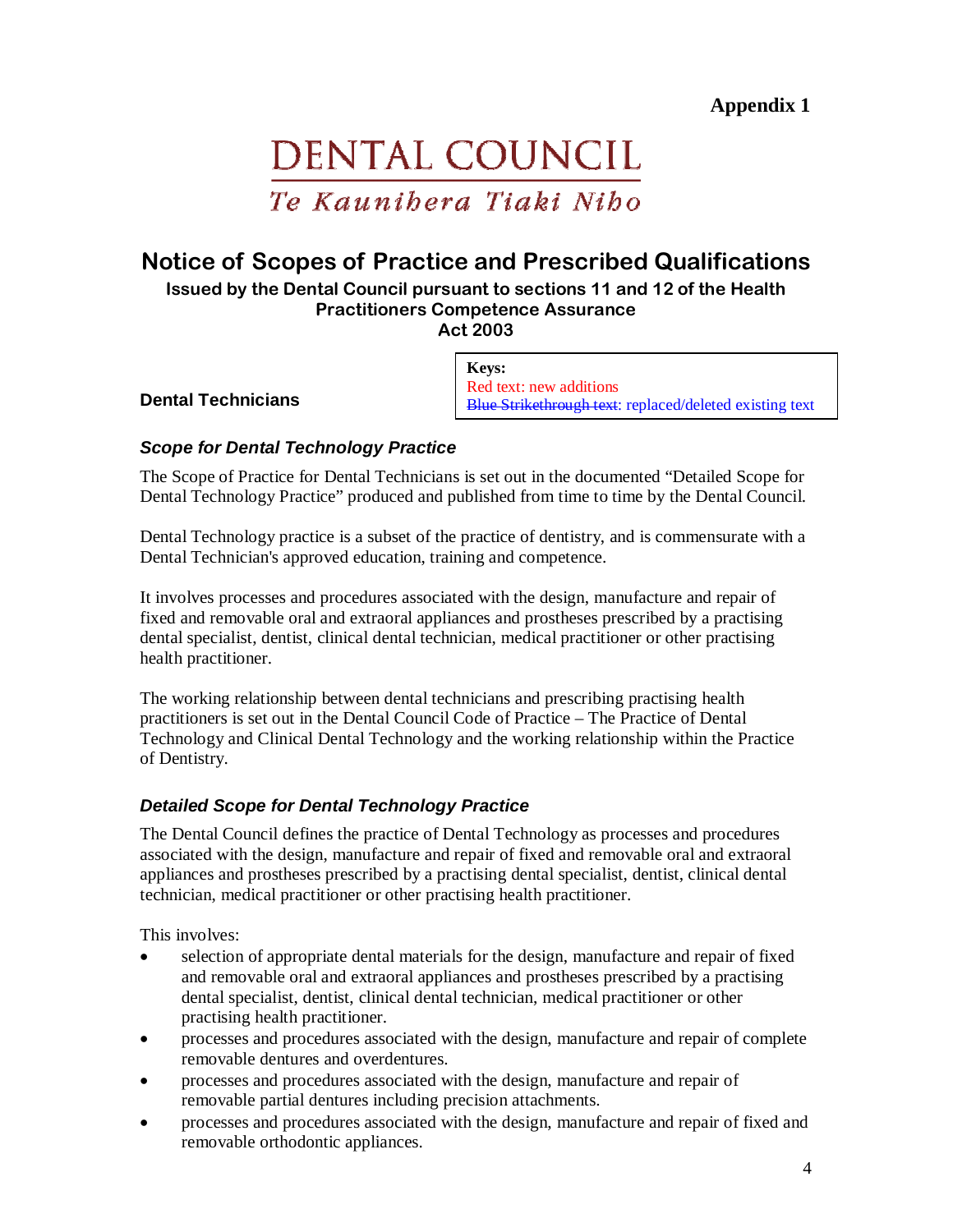- processes and procedures associated with the design, manufacture and repair of crowns and bridges including precision attachments on natural teeth and implants.
- processes and procedures associated with the design, manufacture and repair of implant overdentures and implant supported dentures.
- processes and procedures associated with the design, manufacture and repair of tissue and implant supported maxillofacial, ocular and auricular appliances and prostheses, and other appliances and prostheses involved in the overall prosthetic rehabilitation of patients.
- processes and procedures associated with the design, manufacture and repair of specialist treatment appliances such as, but not limited to: diagnostic stents and radiographic stents, appliances for the treatment of temporomandibular disorders, appliances for the treatment of speech disorders, appliances for the treatment of sleep disorders and appliances for the treatment of audio disorders.
- undertake shade taking and shade checking, which may include the removal of a preloosened temporary crown and try-in of the permanent crown, without removal or placement of an abutment, as prescribed by and prior to the final fitting<sup>1</sup> by a dentist or dental specialist and under specific conditions as set out below and as described below.
- the removal of a pre-loosened temporary crown and try-in of a permanent crown under the prescription, and prior to the final fitting by a dentist or dental specialist, which includes the clear, written procedures provided by the referring dentist or dental specialist which the technician must follow.

Practice in this context goes wider than dental technology to include teaching, research, and management, given that such roles influence clinical and technical practice and public safety. Areas of dental technology practice that were not included in a practitioner's training should not be undertaken unless the practitioner has completed appropriate training and practices to the standard required by the relevant Code of Practice.

#### **Prescribed Qualifications**

- Diploma in Dental Technology (issued by a New Zealand educational institution) and commenced prior to 18 September 2004; or
- Bachelor of Dental Technology (University of Otago); or
- an approved overseas dental technology qualification, plus a pass in the New Zealand Dental Technicians Registration Examination.

#### **Scope for Clinical Dental Technology Practice**

The Scope of Practice for Clinical Dental Technicians is set out in the documented "Detailed Scope for Clinical Dental Technology Practice" produced and published from time to time by the Dental Council.

Clinical Dental Technology practice is a subset of the practice of dentistry, and is commensurate with a Clinical Dental Technician's approved education, training and competence.

It involves the scope of practice for Dental Technicians, plus the fitting of complete removable dentures and the fitting of some other types of removable dentures and oral and extraoral appliances under specific conditions – as set out in the detailed scope of practice.

<sup>-</sup>1 Final fitting means ensuring the patient returns to the prescribing dentist /dental specialist as soon as possible on the same day for the refitting of the temporary or permanent restoration.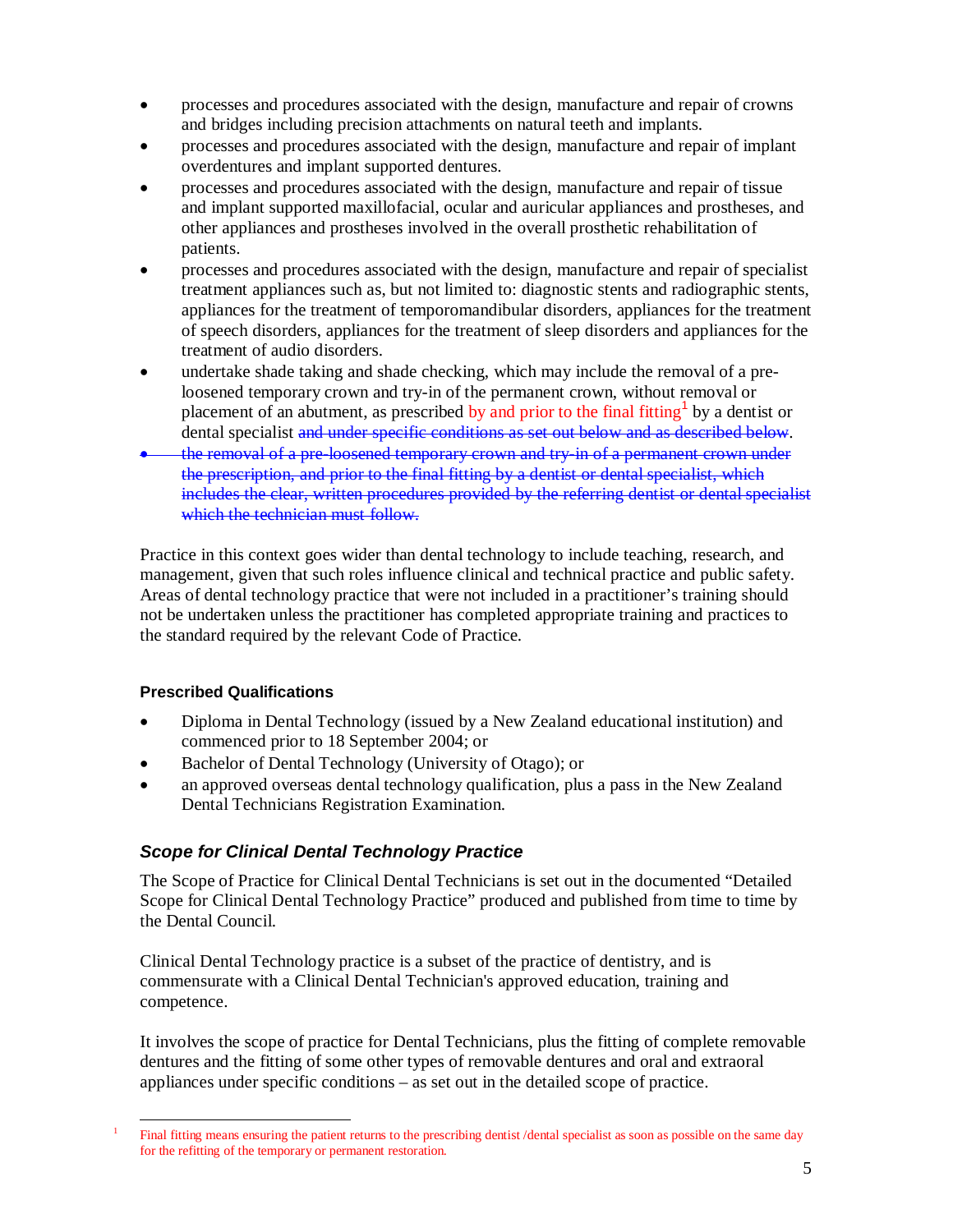The working relationship between clinical dental technicians and prescribing practising health practitioners is set out in the Dental Council Code of Practice – The Practice of Dental Technology and Clinical Dental Technology and the working relationship within the Practice of Dentistry.

#### **Detailed Scope for Clinical Dental Technology Practice**

The Dental Council defines the practice of clinical dental technology as:

- processes and procedures associated with the design, manufacture and repair of fixed and removable oral and extraoral appliances and prostheses prescribed by a practising dentist, dental specialist, medical practitioner or other authorised health practitioner as set out in the detailed scope for dental technology practice.
- taking impressions and undertaking other non-invasive clinical procedures involved in the fitting of removable complete dentures and the fitting of some other types of removable dentures and oral and extraoral appliances under specific conditions as set out below and as described below.
- taking impressions and undertaking other non-invasive clinical procedures involved in the trial fitting and repair of removable complete and partial implant overdentures prescribed and fitted by, a dentist or dental specialist.

As well as the activities delineated in the detailed scope for dental technology practice, clinical dental technology practice involves:

- taking impressions and undertaking other non-invasive clinical procedures involved in the fitting and relining of removable complete dentures when there are no natural teeth remaining and there is no diseased or unhealed hard or soft tissue.
- taking impressions and undertaking other non-invasive clinical procedures involved in the fitting and relining of removable partial  $\omega$  overdentures subject to the patient having obtained an oral health certificate from a dentist or dental specialist.
- taking impressions and undertaking other non-invasive clinical procedures involved in the construction of complete and partial immediate dentures on the prescription of, and prior to the final fitting<sup>2</sup> by, a dentist or dental specialist.
- taking impressions, relining and undertaking other non-invasive clinical procedures involved in the construction of removable complete and partial root/tooth overdentures subject to the patient having obtained an oral health certificate from and on the prescription of a dentist or dental specialist, and prior to the final fitting by a dentist or dental specialist.
- taking impressions and undertaking other non-invasive clinical procedures involved in the fitting and repair of extraoral maxillofacial prostheses under the prescription of a dentist, dental specialist or medical practitioner.
- taking impressions and undertaking other non invasive clinical procedures involved in the construction of removable complete and partial implant overdentures on the prescription of, and prior to the final fitting by, a dentist or dental specialist. This does not include removal or placement of abutments such as healing, temporary or permanent, or impression copings.
- repairing removable, complete and partial implant overdentures prescribed and fitted by a dentist or dental specialist and appropriate referral when indicated.

-

<sup>2</sup> Final fitting means ensuring the patient is referred back to the prescribing dentist/dental specialist for the ongoing monitoring and management of that patient's oral health.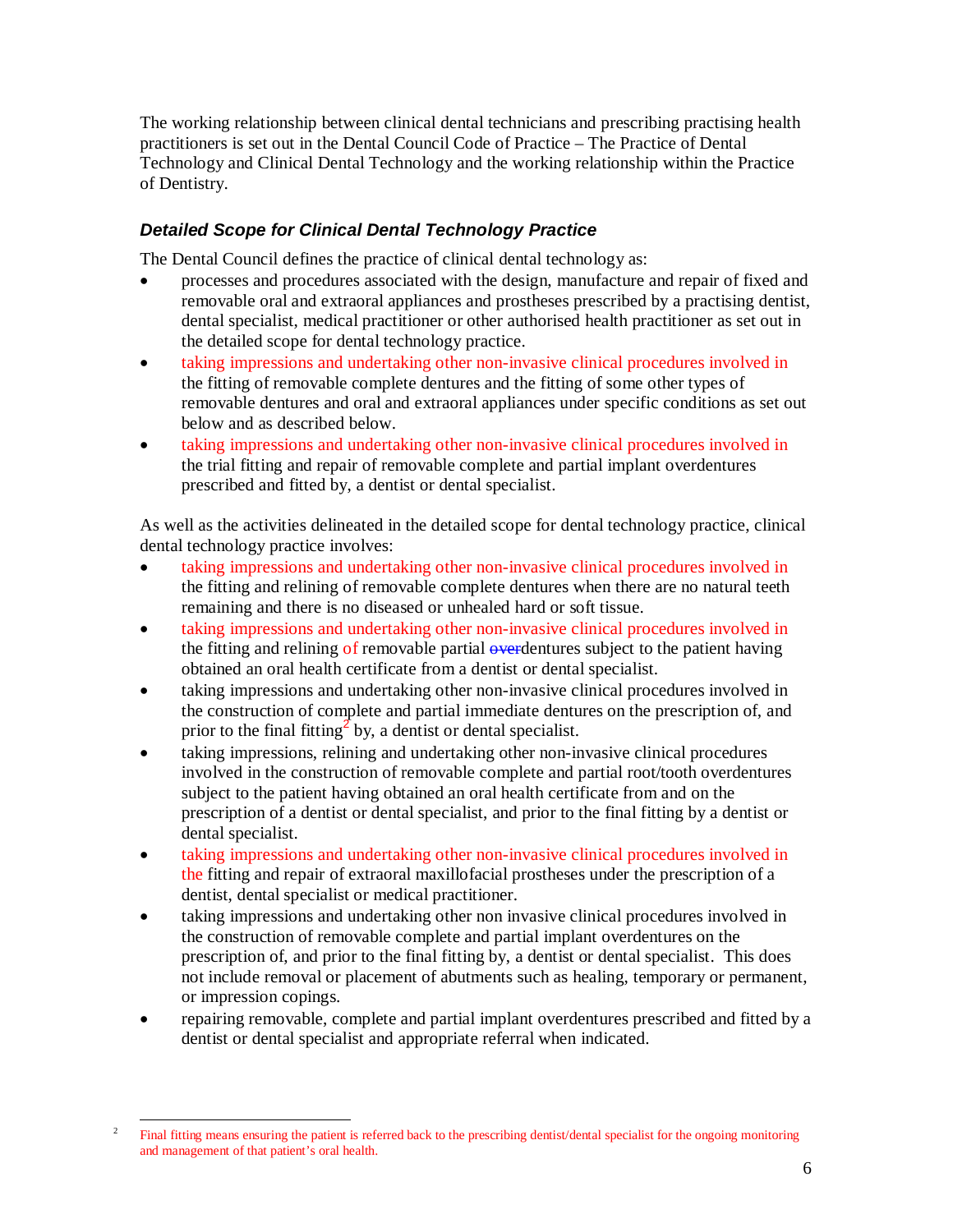- taking impressions and undertaking other non-invasive clinical procedures involved in the relining of removable complete and partial implant overdentures on the prescription of, and prior to the final fitting by, and dentist or dental specialist.
- carrying out the clinical procedures associated with implant overdentures only if they have established a formal professional relationship with a dental team which may include a dentist or dental specialist.
- in relation to the above activities:
	- Obtaining medical and dental histories and consulting with other health practitioners as appropriate.
	- Examination of the oral tissues to ensure that the patient's mouth is fit for purpose and free of disease, disorder or abnormality.
	- Referral of patients to a dentist, dental specialist or medical practitioner when any disease, disorder or abnormality is detected.
	- Referral of patients to a dentist, dental specialist or medical practitioner for a prescription for an oral health certificate and treatment plan where required.
	- Preparation of a treatment plan (in association with a prescription if required) and communicating this to the patient.
	- Oral health education and promotion.

Practice in this context goes wider than clinical dental technology to include teaching, research, and management, given that such roles influence clinical and technical practice and public safety.

Areas of clinical dental technology practice which were not included in a practitioner's training should not be undertaken unless the practitioner has completed appropriate training and practises to the standard required by the Dental Council Policy on Advanced Areas of Practice and the Code of Practice on The Practice of Dental Technology and Clinical Dental Technology and the working relationship within the Practice of Dentistry.

#### **Prescribed Qualifications**

• Registration in the dental technology scope of practice and a postgraduate Diploma in Clinical Dental Technology (University of Otago).

*The following scope of practice replaces the "Scope for Implant Overdentures" in the previous gazette notice published in the New Zealand Gazette, 7 December 2006, No. 167, page 4856.*

#### **Additional Scopes of Practice for Clinical Dental Technology Practice**

#### **Scope for Implant Overdentures**

The Scope for Implant Overdentures in Clinical Dental Technology Practice is set out in the documented "Detailed Scope for Implant Overdentures" produced and published from time to time by the Dental Council.

The scope involves clinical procedures associated with the design, manufacture, trial fitting and repair of removable complete and partial implant overdentures prescribed and fitted by a practising dentist or dental specialist.

#### **Detailed Scope for Implant Overdentures**

As well as the activities delineated in the detailed scopes for dental technology and clinical dental technology practice, the additional scope for implant overdenture practice includes: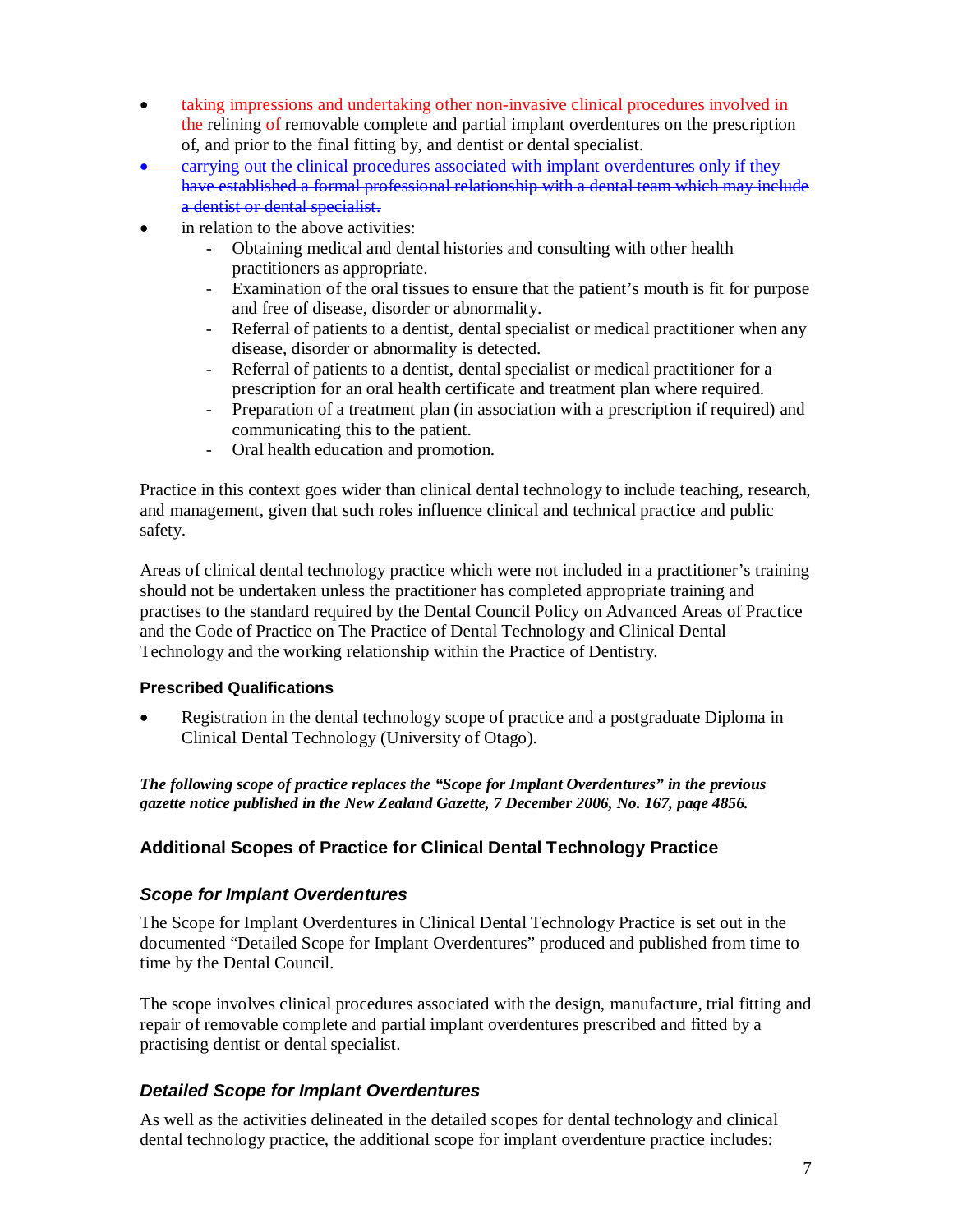- taking impressions and undertaking other non invasive clinical procedures involved in the construction of removable complete and partial implant overdentures on the prescription of, and prior to the final fitting by, a dentist or dental specialist.
- repairing removable complete and partial implant overdentures prescribed and fitted by a dentist or dental specialist and appropriate referral when indicated.
- relining removable complete and partial implant overdentures on the prescription of, and prior to the final fitting by, a dentist or dental specialist.<sup>3</sup>

#### **Prescribed Qualification**

• Registration as a Clinical Dental Technician plus evidence of appropriate training, completion or commencement of at least 8 documented cases and a competency attestation from an appropriately qualified dentist or dental specialist.<sup>4</sup>

<sup>-</sup>3 Final fitting means ensuring the patient is referred back to the prescribing dentist/dental specialist for the ongoing monitoring and management of that patient's oral health.

<sup>&</sup>lt;sup>4</sup> The prescribed qualification above was available until 1 July 2007. Thereafter the prescribed qualification for registration in the additional scope of Implant Overdentures will be the successful completion of a Dental Council approved implant overdenture course or a pass in the Dental Council implant overdenture registration examination.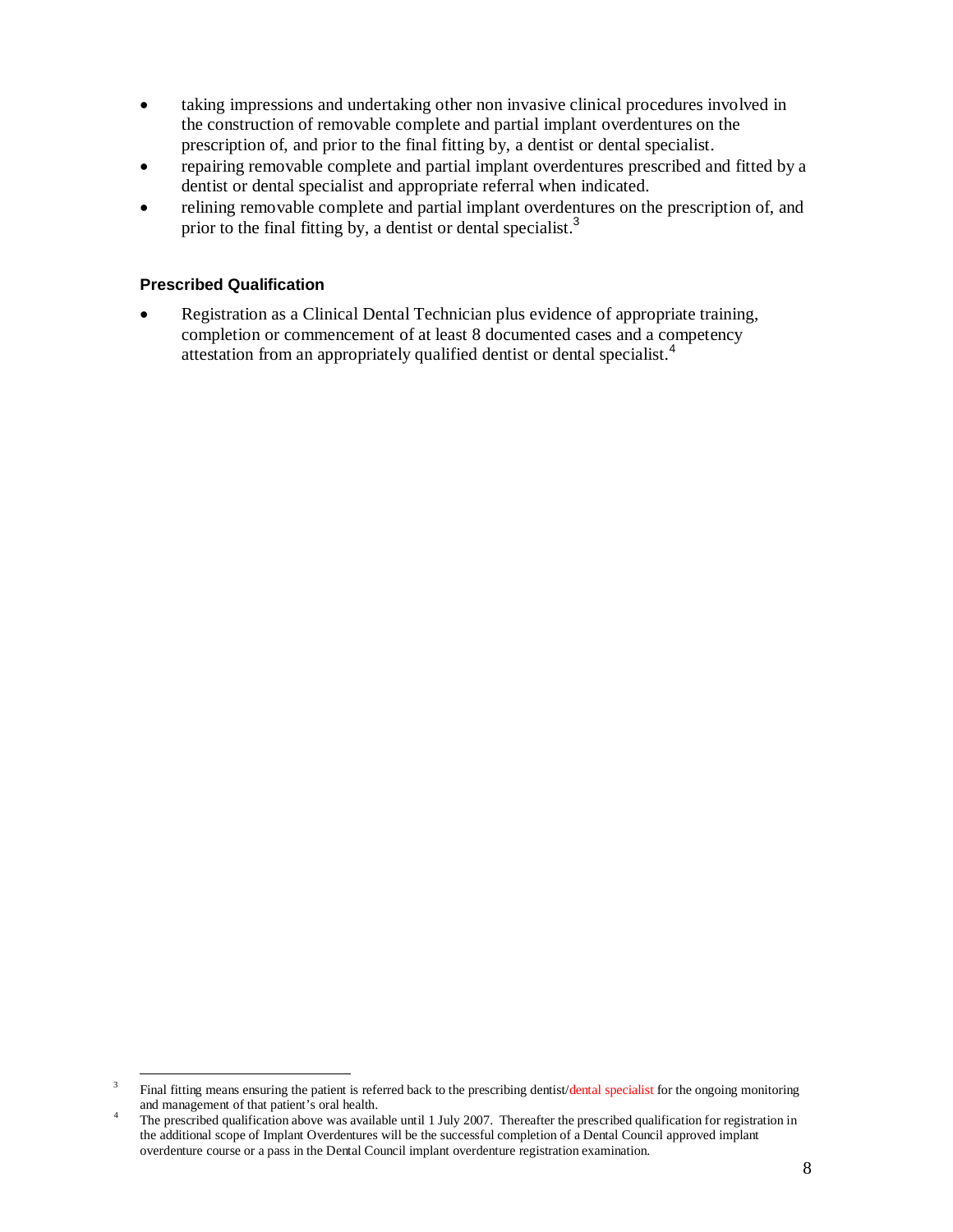### **Appendix 2**

**Draft New Zealand Code of Practice:** *The Practice of Dental Technology and Clinical Dental Technology and the working relationship within the Practice of Dentistry*

#### *1 Preamble*

**Keys:** Red text: new additions Blue Strikethrough text: replaced/deleted existing text

Section 118 of the Health Practitioners Competence Assurance Act 2003 requires the Dental Council to set the standards of clinical competence, cultural competence and ethical conduct to be observed by the oral health practitioners it regulates.

These standards are set out in Dental Council codes of practice, which are developed by, or in consultation with, the professions.

#### *2 Introduction*

The Dental Council defines the practice of dentistry as the maintenance of health through the assessment, diagnosis, management, treatment and prevention of any disease, disorder or condition of the orofacial complex and associated structures.

Dental technology and clinical dental technology practice are subsets of the practice of dentistry. The scopes of dental technology and clinical dental technology practice are described by the Dental Council pursuant to section 11 of the Health Practitioners Competence Assurance Act (2003) and are included in this code of practice in Appendix 1. Within these scopes a technician's practice must be commensurate with his or her approved education, training and competence. Technicians may only extend their practice to those areas defined in additional scopes of practice if they are registered and competent to do so.

This code of practice aims to protect the health and safety of members of the public by:

- describing what dental technicians and clinical dental technicians can do;
- providing guidance to dentists, dental specialists, dental technicians and clinical dental technicians on their legislative and professional responsibilities when sourcing or providing dental technology and clinical dental technology services; and
- assisting consumers to understand the professional relationships which apply between technicians and dentists when providing services which involve designing, making, repairing or fitting dental appliances.

#### *3 The Practice of Dental Technology*

Dental technicians design, make and repair fixed and removable oral and extra-oral appliances and prostheses e.g. dentures, crowns, bridges, and implant supported prostheses to the prescription of another registered health practitioner e.g. dentist, dental specialist, clinical dental technician or medical practitioner who is authorised by their scope of practice to fit the appliance or prosthesis.

In this context prescription is defined as an instruction, either written or verbal by an appropriately registered practitioner to a dental technician or clinical dental technician to carry out a procedure contained in their registered scope of practice. This authorisation should be included, or noted, in the patient's record.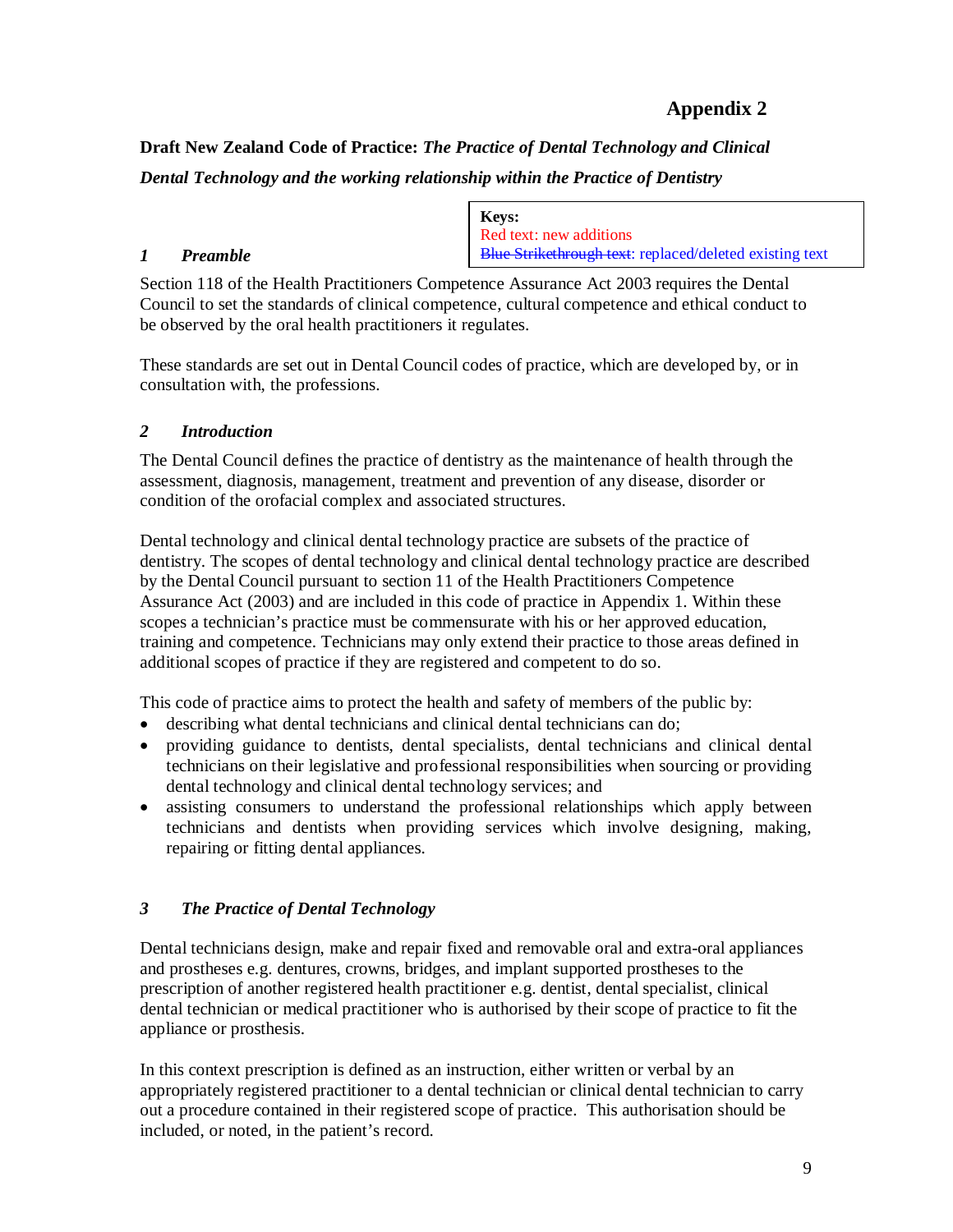Persons undertaking dental technology work as described in the gazetted scope of dental technology practice must be registered and hold a current annual practising certificate.

Dental technicians do not work directly on a patient, however they may:

- undertake non-clinical tasks; such as shade taking and shade checking which may include the removal of a pre-loosened temporary crown and try-in of a permanent crown, without removal or placement of an abutment, under the prescription and clear written procedures of, and final fitting by, a dentist or dental specialist.In this circumstance the Dental Technician must ensure the patient returns to the prescribing dentist/dental specialist, as soon as possible on the same day, to recement the restorations.
- $\bullet$  undertake simple repairs<sup>5</sup> of dentures and in such cases must refer the patient to a suitable clinician and ensure a record of this referral is included in the patient record.

To gain registration as a dental technician applicants must have undertaken an accredited threeyear full time degree in dental technology from the University of Otago (or equivalent). This training covers the study of biological systems of the human body, the physical and biological properties of the materials used in dental technology and the design and manufacture of dental appliances and prostheses. Dental technicians upon registration are therefore competent to ensure that the appliances they make do not cause harm to patients, which can occur with the inappropriate selection or incorrect use of materials. Registered dental technicians are required to maintain and develop their skills and competence through regular and documented continuing professional development.

Members of the public can have confidence in the dental technology services provided through their dentist, or other health practitioner, if the dental technician providing the services is registered with the Dental Council and holds a current annual practising certificate (APC).

A Dental Technician wishing to have direct contact with patients must ensure that all facilities' procedures and practices comply with all Dental Council codes and statements relevant to patient management (e.g. Cross infection, informed consent, record keeping and TMVI).

#### *4 Working relationship with Dental Technicians*

Health practitioners sourcing dental technology services have a responsibility to ensure that such services are provided by appropriately qualified and skilled persons. As such, dentists, dental specialists, clinical dental technicians and other health practitioners using such services must assess and have confidence in the skills and competence of dental technicians or other personnel undertaking their dental laboratory work. A verifiable measure of a dental technician's qualification, skill, and competence is whether he or she is registered with the Dental Council and holds a current annual practising certificate. Dentists, dental specialists and clinical dental technicians should ensure this when obtaining dental technical services.

Furthermore if a health practitioner sources dental technology work from outside of New Zealand he or she should ensure that the dental laboratory has in place an ISO Quality Management System that is audited by a recognised notified body. This ensures that all products purchased and supplied by the laboratory are of an acceptable quality or standard and that a custom made appliance supplied to the health practitioner/patient can be traced in the event of a product recall or an adverse reaction or allergy complaint.

<sup>-</sup><sup>5</sup> i.e. not involving impressions or relines.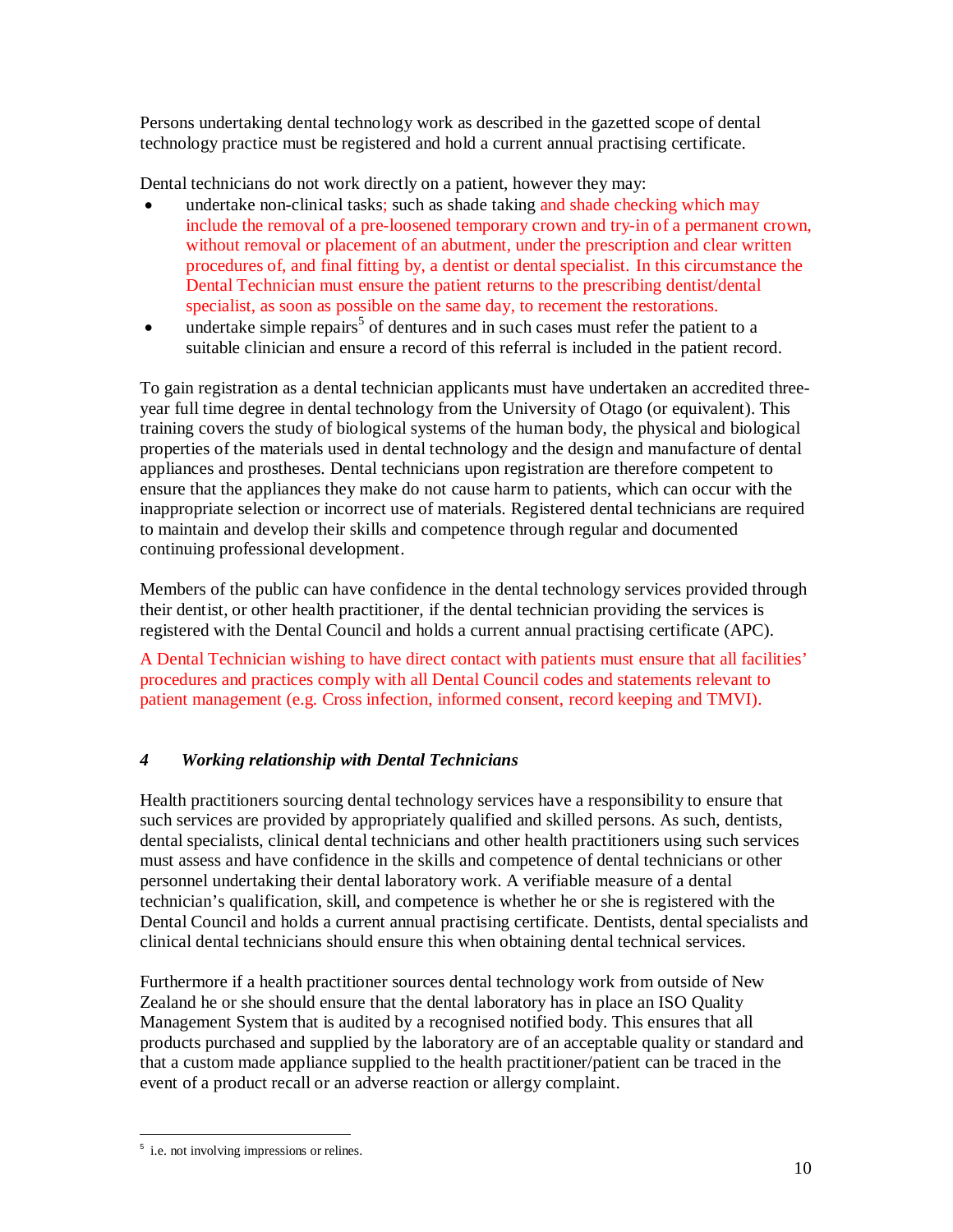Health practitioners sourcing dental technology services have a responsibility to ensure their availability to provide timely professional advice, as required, to the dental technician undertaking their dental technology work. In addition the dentist/dental specialist referring patients for shade taking and shade checking must be available during the procedure, in case of an emergency, and immediately afterwards to recement the restoration.

Dental technicians have a duty of care to recognise the need to seek professional advice from/to the prescribing practitioner when required and to seek such advice in a timely manner.

#### *5 The Practice of Clinical Dental Technology*

Clinical dental technicians design, make and repair fixed and removable oral and extra-oral appliances and prostheses in the same way as dental technicians. Clinical dental technicians can also work as independent practitioners and deal directly with the public in making and fitting:

- complete removable dentures
- some other types of removable dentures and oral and extra oral appliances under specific conditions as set out below.

Persons undertaking clinical dental technology work as described in the gazetted scope of clinical dental technology practice must be registered and hold a current annual practising certificate (APC).

To be registered as a clinical dental technician applicants are required to be registered as a dental technician and to have completed an accredited one-year full time or two-year part time Postgraduate Diploma in Clinical Dental Technology from the University of Otago (or equivalent).

#### **5.1 Removable complete dentures**

Clinical dental technicians may design, make, repair and fit complete dentures when there are no natural teeth remaining and there is no diseased or unhealed, hard or soft tissue. Clinical dental technicians must refer patients with any conditions outside their Scope of Practice to a dentist or dental specialist.

#### **5.2 Removable partial dentures**

Clinical dental technicians may design, make, repair and fit partial dentures, but only after a patient has obtained an oral health certificate from a dentist or dental specialist. A template oral health certificate is attached as Appendix 2.

In providing an oral health certificate dentists and dental specialists must ensure that there is no diseased or unhealed hard or soft tissues, or any other abnormalities contraindicating the provision of a partial denture.

Dentists, dental specialists and clinical dental technicians must ensure that patients are informed of all treatment options available.

Clinical dental technicians must not prepare the teeth and/or soft tissues for a partial denture; only a dentist or dental specialist may undertake such work.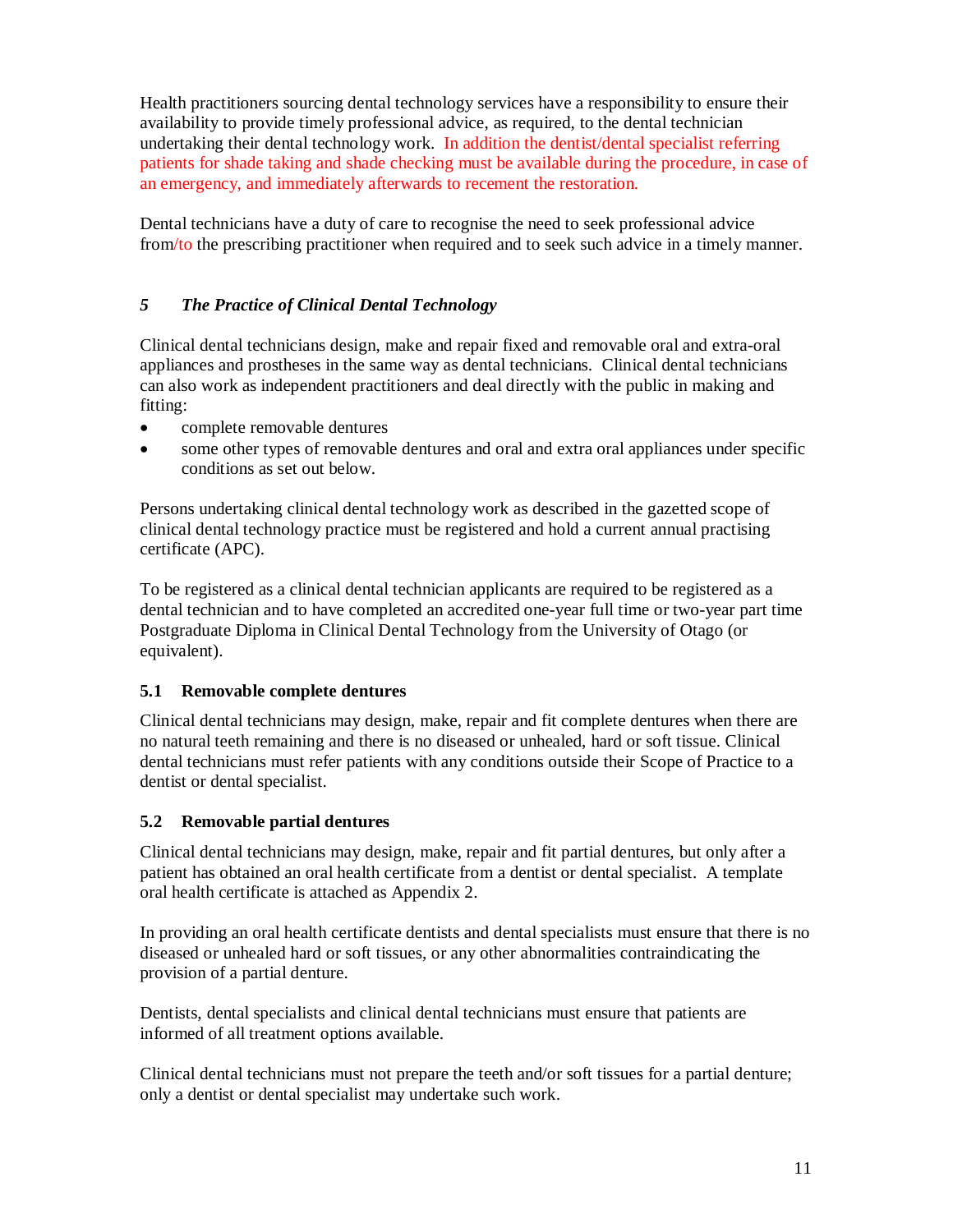If during the course of partial denture construction any condition outside the Scope of Practice of a clinical dental technician becomes evident the patient must be referred to a dentist or dental specialist in a timely manner.

#### **5.3 Removable complete and partial immediate dentures**

Clinical dental technicians may design, make, repair and supply immediate dentures only on the prescription of a registered dentist or dental specialist.

Clinical dental technicians may take impressions and undertake other non-invasive procedures involved in the construction of an immediate denture, however only a dentist or dental specialist can fit an immediate denture. The dentist or dental specialist remains responsible for the clinical care outcomes of the patient.

#### **5.4 Removable complete and partial root/tooth overdentures**

Clinical dental technicians may design, make, and repair root/tooth overdentures only on the prescription of a registered dentist or dental specialist.

Clinical dental technicians may take impressions and undertake other non-invasive procedures involved in the construction of a root/tooth supported overdenture, however only a dentist or dental specialist can fit a root/tooth supported overdenture. The dentist or dental specialist remains responsible for the clinical care outcomes of the patient.

Clinical dental technicians must not prepare the teeth and/or soft tissues for a complete or partial overdenture. Only a dentist or dental specialist may undertake such work.

#### **5.5 Extra oral maxillofacial prostheses**

Clinical dental technicians may design, make, fit and repair extra-oral maxillofacial prostheses only on the prescription of a registered dentist, dental specialist or medical practitioner.

Clinical dental technicians may take impressions of extra-oral maxillofacial defects that are not in direct communication with the naso- or the orophayngeal airway and undertake other noninvasive procedures involved in the construction and fitting of extra-oral maxillofacial prostheses, however the dentist, dental specialist or medical practitioner remains responsible for the clinical outcomes of the patient.

The only exception to the restriction on taking impressions of defects that are in direct communication with the naso- or the orpharyngeal airway is in circumstances where the clinical dental technician is doing so under the direct supervision of a dentist, medical practitioner or another health practitioner qualified to manage an airway emergency.

In addition clinical dental technicians whose formal training did not include extra-oral maxillofacial prostheses should undertake clinical procedures in this area only if they can demonstrate, if required, that they have the requisite knowledge and training to undertake this work in accordance with the Council's Policy on Advanced and New Areas of Practice.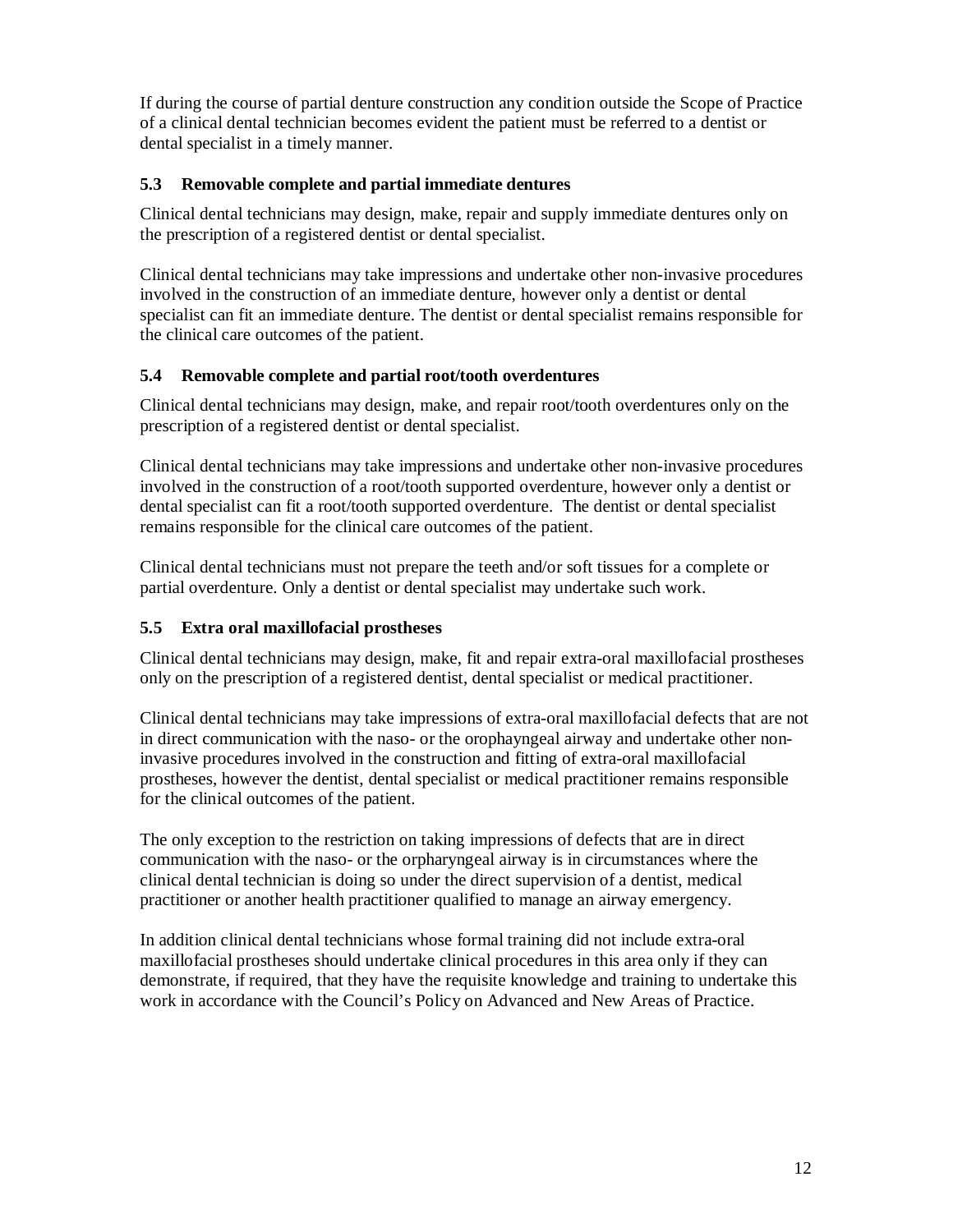#### **5.6** Removable complete and partial root/tooth overdentures on oral implants (general **scope)**

Clinical dental technicians, who are not registered in the additional scope of practice Implant Overdentures, may design, make, trial fit, reline and repair removable complete and partial implant overdentures on oral implants only on the prescription of a registered dentist or dental specialist. This **does not include** removal or placement of abutments such as healing, temporary or permanent, or impression copings.

Clinical dental technicians may take impressions and undertake other non-invasive procedures involved in the construction and trial fitting of an implant **supported** overdenture. The dentist or dental specialist must undertake the final fitting  $6$  and remains responsible for the clinical outcomes of the patient.

A clinical dental technician may only carry out the clinical procedures associated with implant overdentures if they are registered in this additional Scope of Practice. As such, dentists and dental specialists prescribing such treatment must ensure the clinical dental technician is registered in this additional scope before delegating the clinical tasks.

#### **5.7 Removable complete and partial overdentures on oral implants (additional scope of practice)**

Clinical dental technicians, registered in this additional scope of practice, may design, make, trial fit, reline and repair removable complete and partial implant overdentures on oral implants only on the prescription of a registered dentist or dental specialist.

Clinical dental technicians may take impressions and undertake other non-invasive procedures involved in the construction and trial fitting of an implant overdenture, however the dentist or dental specialist must undertake the final fitting and remains responsible for the clinical outcomes of the patient.

A clinical dental technician may only carry out the clinical procedures associated with implant overdentures if they are registered in this additional Scope of Practice. As such, dentists and dental specialists prescribing such treatment must ensure the clinical dental technician is registered in this additional scope before delegating the clinical tasks.

#### **5.8 Dental appliance therapy for the treatment of sleep disorders**

-

Dental technicians and clinical dental technicians may design, make, repair and supply anti snoring devices but only on the prescription of a registered dentist, dental specialist or medical practitioner.

Clinical dental technicians may take impressions and undertake other non invasive procedures involved in the construction of an anti snoring device however only a dentist, dental specialist or medical practitioner, who retains responsibility for the clinical care outcomes, can fit the device.

<sup>&</sup>lt;sup>6</sup> Final fitting means ensuring the patient is referred back to the prescribing dentist/dental specialist for the ongoing monitoring and management of that patient's oral health.